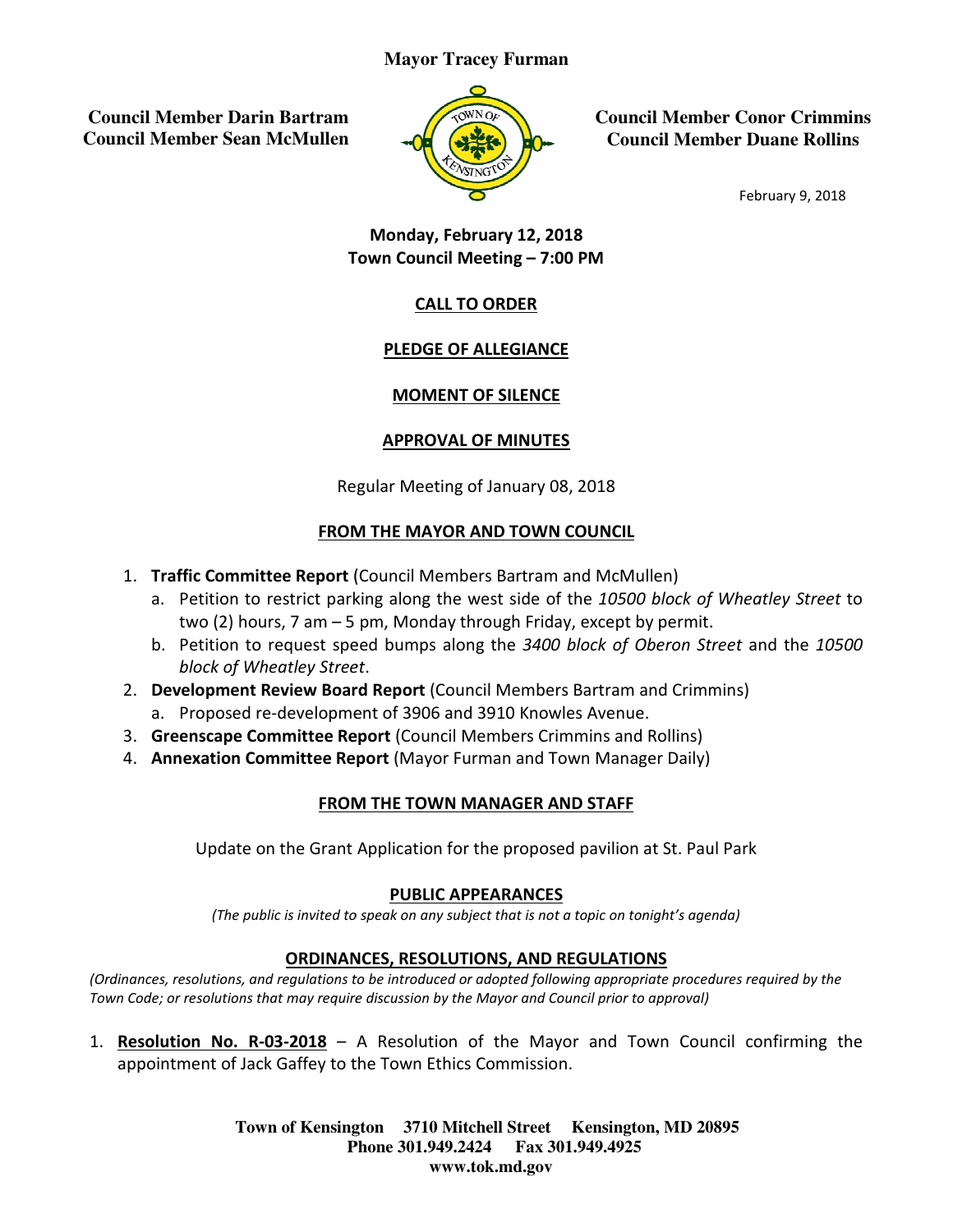- 2. Resolution No. R-04-2018 A Resolution of the Mayor and Town Council confirming the appointment of Martha Deale, Spencer Harrill, and Jennifer Smith to the Board of Supervisors of Elections.
- 3. Resolution No. R-05-2018 A Resolution of the Town Council confirming the Mayor's appointment of Chris Bruch to the Development Review Board (DRB)
- 4. **DRAFT Resolution No. R-06-2018** A Resolution of the Mayor and Town Council authorizing the Town Manager to install '2 Hour Parking, 7 am – 5 pm, Monday through Friday, except by permit' signs along the west side of the 10500 block of Wheatley Street.

#### ADJOURN

(The Mayor and Council may move to close the meeting and may move to reopen the meeting)

THE NEXT SCHEDULED MEETING(S) OF THE MAYOR AND TOWN COUNCIL WILL BE HELD: Monday, March 12, 2018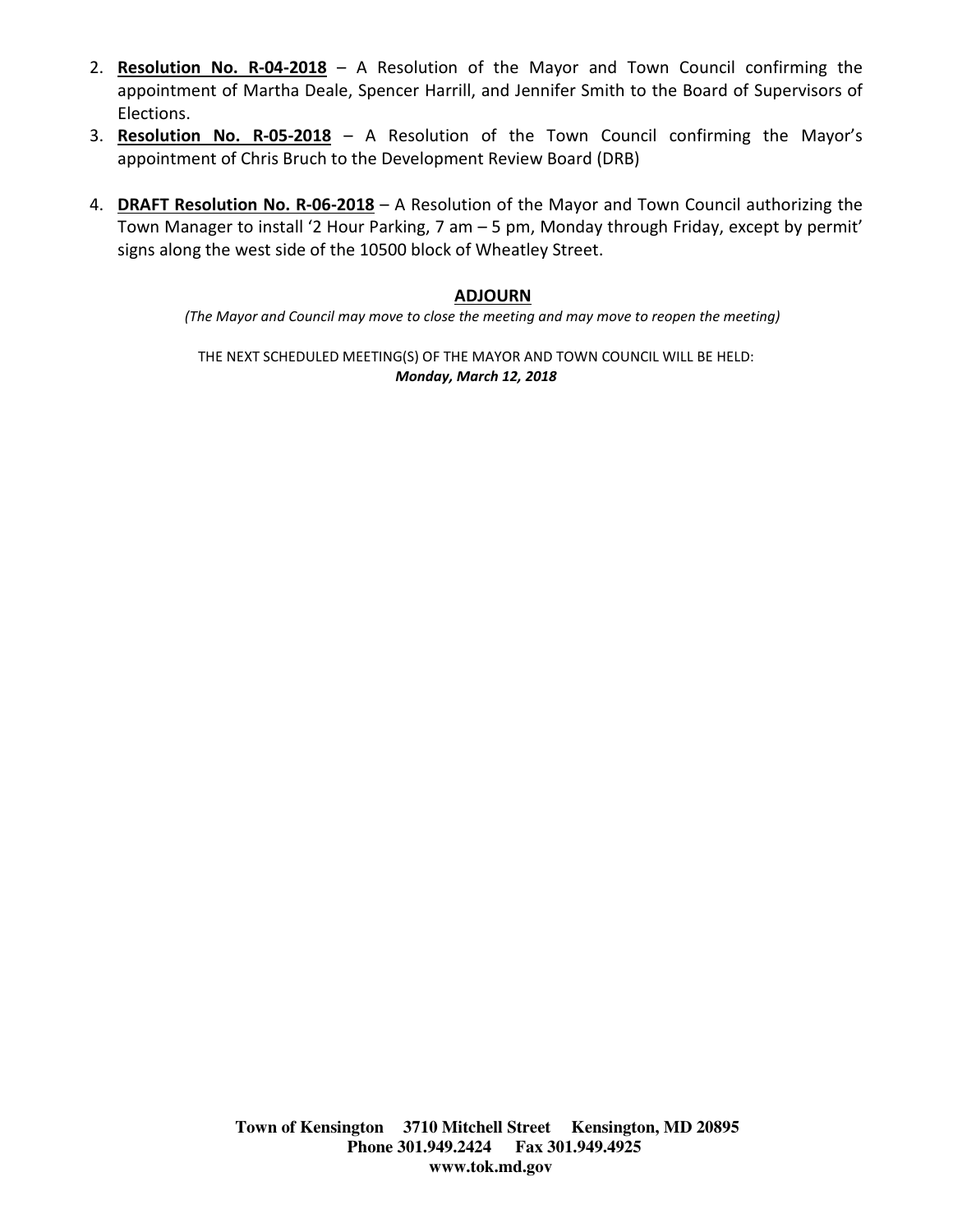#### RESOLUTION NO. R-03-2018

### A Resolution of the Town of Kensington Council Confirming Appointments Made by the Mayor to the Town Ethics Commission

Whereas, Section 2-304 of the Town Code requires that there shall be a Town Ethics Commission consisting of three (3) members who shall be appointed by the Mayor, with the approval of the Council, on or before the first Monday in April; and

Whereas, the terms of members of the Town Ethics Commission shall begin on the first Monday in April in the year in which they are appointed and shall run for two (2) years with staggered terms; and

Whereas, the Town Code provides that vacancies on the Commission shall be filled by the Mayor with the approval of the Council for the remainder of the unexpired term; and

Whereas, the members of the Town Ethics Commission shall be qualified voters of the Town and shall not hold or be candidates for any elective office during their terms of office, nor be employees of the Town; and

Now Therefore be Resolved by the Town Council that the following appointment by the Mayor is hereby confirmed as follows:

| Jack Gaffey   10105 Frederick Avenue | Two Year Term Expires   4-01-2020 |  |
|--------------------------------------|-----------------------------------|--|
|                                      |                                   |  |

The other Commission Member's Terms continue as follows:

| David Beaudet | 3506 Farragut Avenue | Two Year Term Expires | 4-01-2019 |
|---------------|----------------------|-----------------------|-----------|
| David Weeda   | 10301 Armory Avenue  | Two Year Term Expires | 4-01-2019 |

Adopted this 13th day of February 12, 2018.

Tracey C. Furman, Mayor

\_\_\_\_\_\_\_\_\_\_\_\_\_\_\_\_\_\_\_\_\_\_\_\_\_\_\_\_\_\_

This is to certify that the foregoing Resolution was adopted by the Town Council the 12th day of February, 2018.

\_\_\_\_\_\_\_\_\_\_\_\_\_\_\_\_\_\_\_\_\_\_\_\_\_\_\_\_\_\_\_\_

Susan Engels, Clerk- Treasurer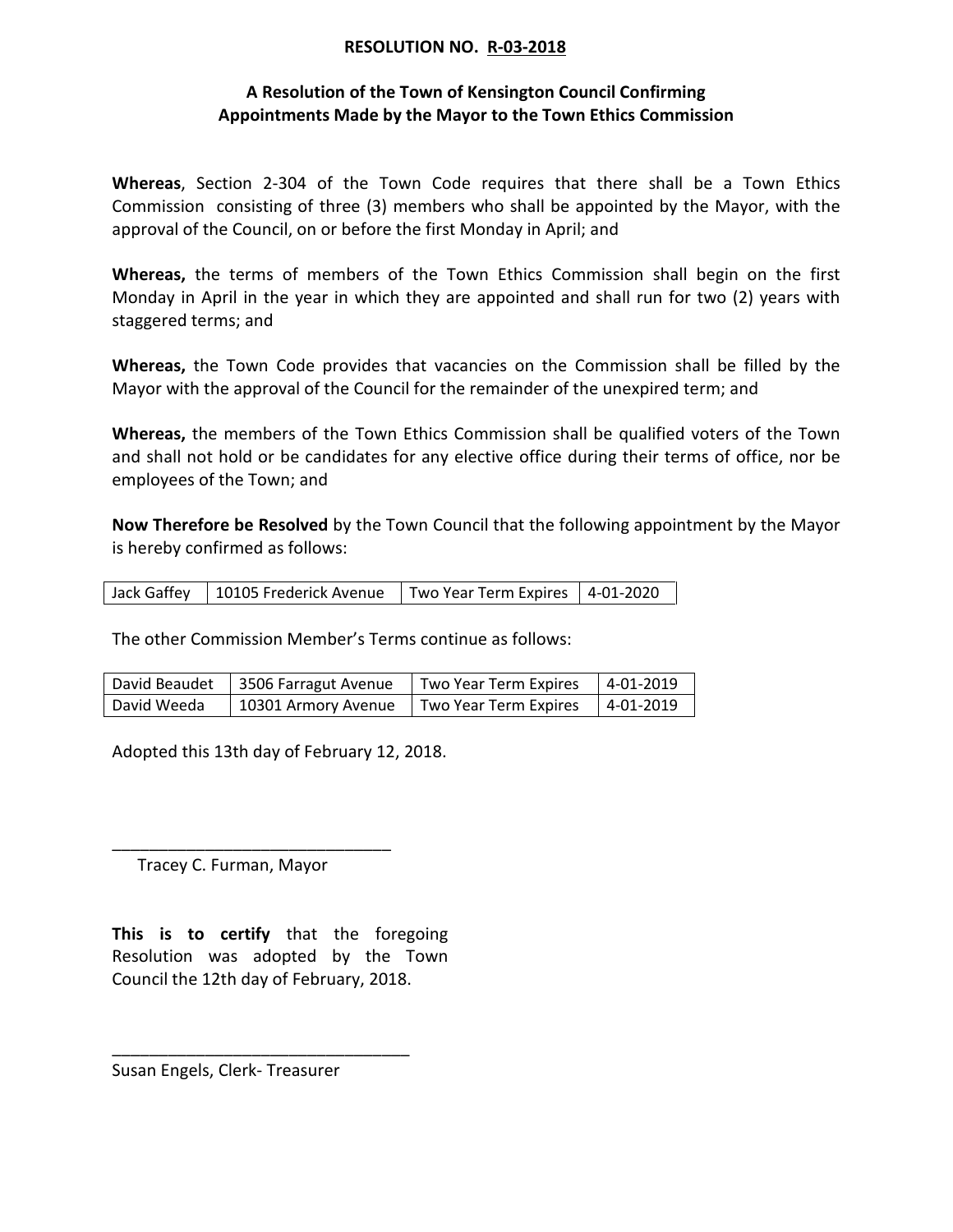#### RESOLUTION NO. R-04-2018

### A Resolution of the Town of Kensington Council Confirming Appointments Made by the Mayor to the Board of Supervisors of Elections

Whereas, Section 703 of the Town Charter requires that there shall be a Board of Supervisors of Elections, consisting of three (3) members who shall be appointed by the Mayor with the approval of the Council on or before the first Monday in April; and

Whereas, the term of members of the Board of Supervisors of Elections shall begin on the first Monday in April in the year in which they are appointed and shall run for one (1) year; and

Whereas, members of the Board of Supervisors of Elections shall be qualified voters of the Town and shall not hold or be candidates for any elective office during their terms of office; and

Whereas, the Board shall appoint one of its members as Chairperson:

Now Therefore be Resolved by the Town Council that the following appointments by the Mayor are hereby confirmed as follows:

| Martha Deale    | 3941 Washington Street | One Year Term Expires | 3-31-2019 |
|-----------------|------------------------|-----------------------|-----------|
| Spencer Harrill | 3810 Warner Street     | One Year Term Expires | 3-31-2019 |
| Jennifer Smith  | 10537 St. Paul Street  | One Year Term Expires | 3-31-2019 |

Adopted this 12th day of February, 2018

\_\_\_\_\_\_\_\_\_\_\_\_\_\_\_\_\_\_\_\_\_\_\_\_\_\_\_\_\_\_

Tracey C. Furman, Mayor

This is to certify that the foregoing Resolution was adopted by the Town Council in public meeting assembled on the 12th day of February, 2018.

Susan Engels, Clerk- Treasurer

\_\_\_\_\_\_\_\_\_\_\_\_\_\_\_\_\_\_\_\_\_\_\_\_\_\_\_\_\_\_\_\_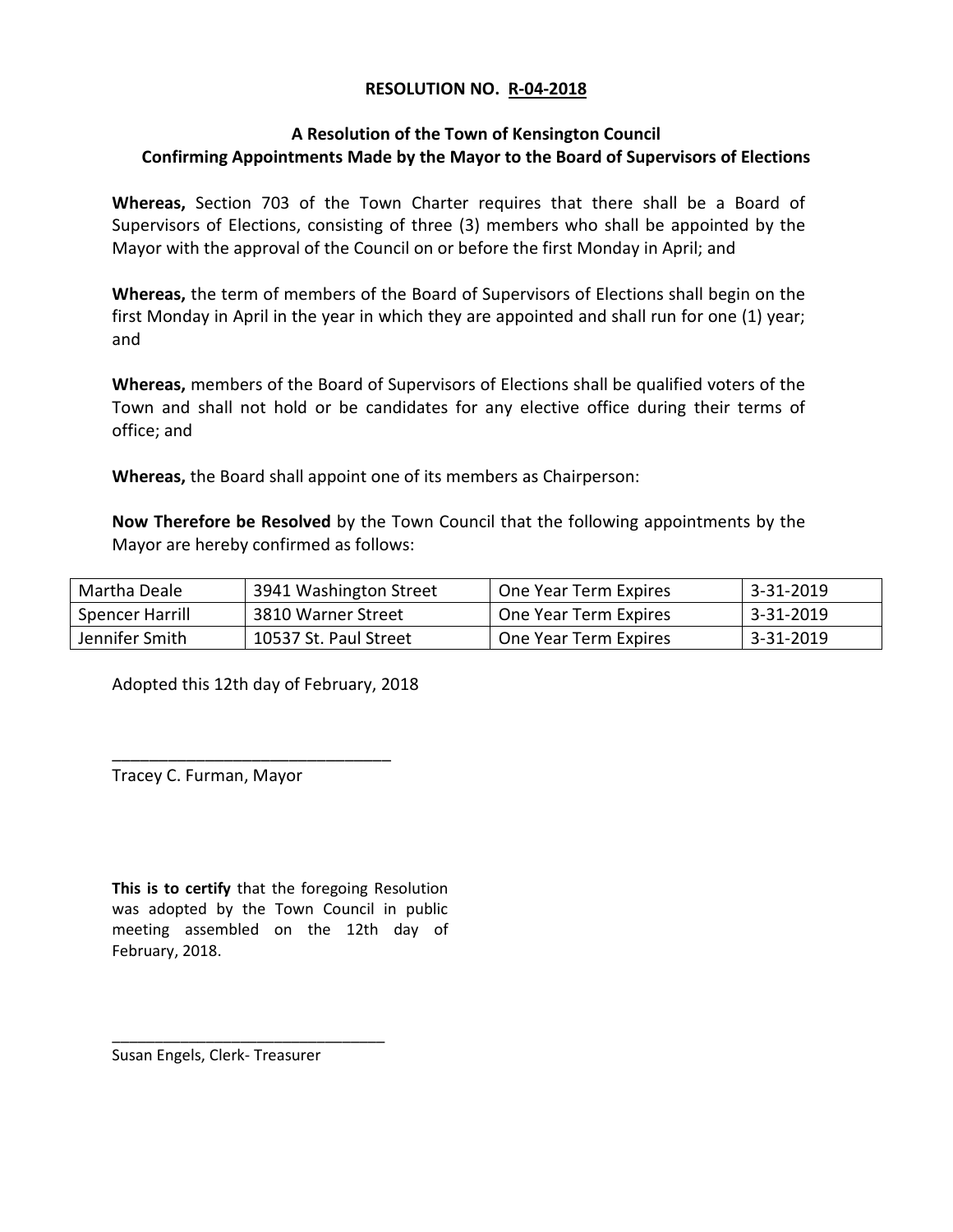#### RESOLUTION NO. R-05-2018

### A Resolution of the Town Council of the Town of Kensington to Confirm Appointments Made By the Mayor To The Development Review Board

Whereas, the Mayor and Council of the Town of Kensington created a Development Review Board ("DRB") by Resolution, No. R-05-2013, consisting of seven (7) members to be appointed from time to time by the Mayor, with the approval of the Council; and

Whereas, the Mayor has proposed the reappointment of T. J. Monahan as a Professional Representative and to be the Chairman of the Development Review Board; and

Whereas, the Mayor has proposed the reappointment of Martha Deale as a Resident Representative; and

Whereas, the Mayor has proposed the appointment of Chris Bruch as Professional Representative.

Now Therefore Be It Further Resolved, that proposed appointments by the Mayor are hereby confirmed follows:

| TJ Monahan, Chair | Professional | 10200 Frederick Avenue   Expires 4-30-2020 |  |
|-------------------|--------------|--------------------------------------------|--|
| l Chris Bruch     | Professional | 3936 Washington Street   Expires 4-30-2020 |  |
| Martha Deale      | Resident     | 3941 Washington Street   Expires 4-30-2020 |  |

Adopted and effective this 12th day of February, 2018.

TOWN OF KENSINGTON

Tracey C. Furman, Mayor

\_\_\_\_\_\_\_\_\_\_\_\_\_\_\_\_\_\_\_\_\_\_\_\_\_\_\_\_\_\_

This is to certify that the foregoing Resolution was adopted by the Town Council in public meeting assembled on the 12th day of February, 2018.

\_\_\_\_\_\_\_\_\_\_\_\_\_\_\_\_\_\_\_\_\_\_\_\_\_\_\_\_\_\_\_\_

Susan Engels, Clerk- Treasurer